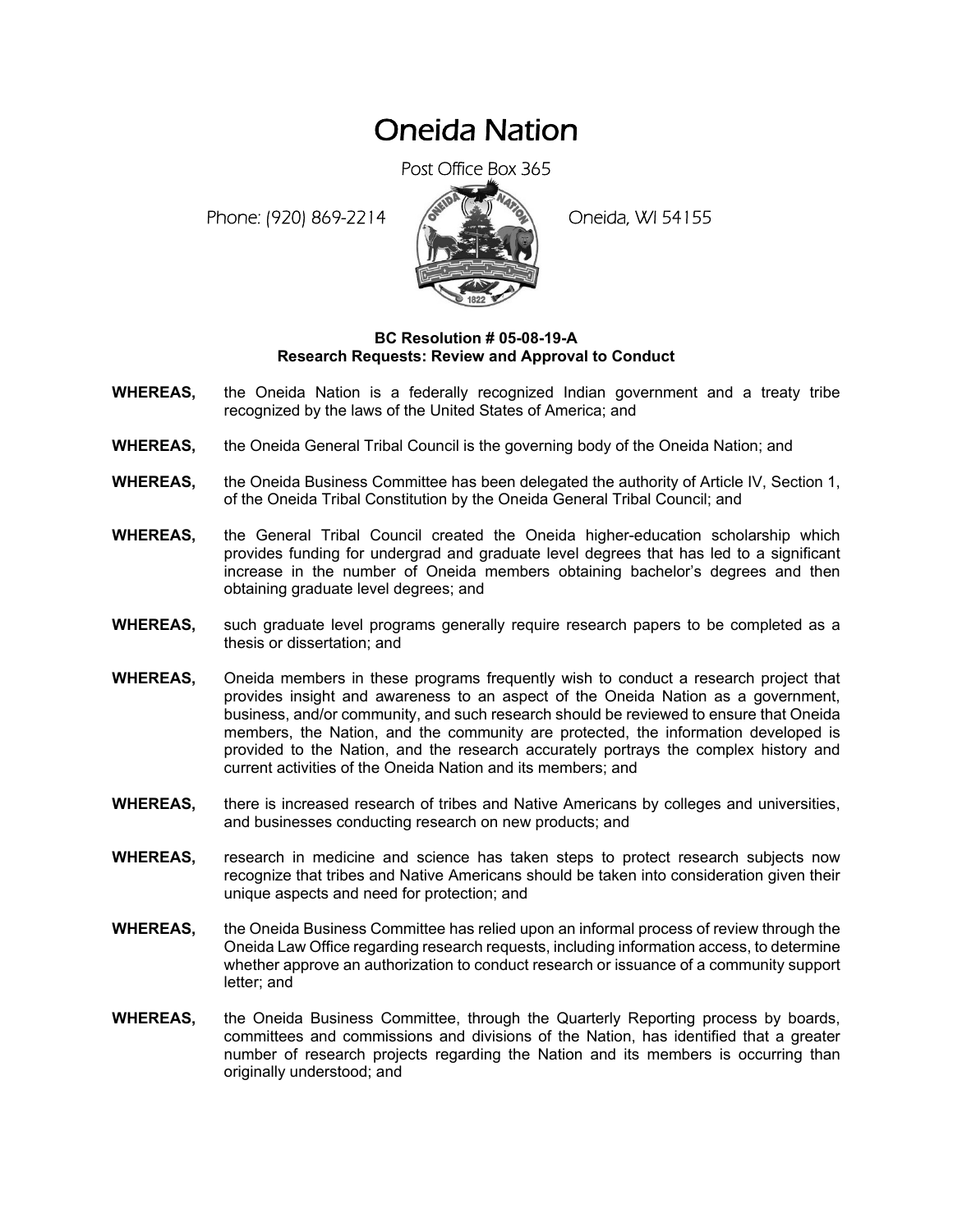**NOW THEREFORE BE IT RESOLVED,** that the Oneida Business Committee sets forth the following requirements when conducting research involving the Oneida Nation and its members, including requests for community support letters regarding research.

**BE IT FURTHER RESOLVED,** that requests by students in bachelor's, master's or doctoral level studies shall:

- 1. Be provided a copy of this resolution by the Education and Training Department when approved for the Oneida higher-education scholarship and upon receiving the first scholarship payment; then by memo or other notice annually thereafter.
- 2. Be submitted to the Chief Counsel of the Oneida Law Office for review and recommendation for action to the Oneida Business Committee.
	- a. The Chief Counsel shall call upon necessary expertise within the organization to review research requests, specifically departments or entities affected, and provide a recommendation to approve, disapprove, or amend research requests.
	- b. The Chief Counsel shall submit the research request to the Oneida Business Committee with a brief summary of the research, the name of the student, the degree and education institution attending, and a recommendation to approve or disapprove the research request.
- 3. Be required to submit a copy of the final draft of the research to the Chief Counsel of the Oneida Law Office for review regarding accuracy of the information.
- 4. Be required to submit a copy of the published or approved research project to the Chief Counsel of the Oneida Law Office to be presented to the Oneida Business Committee a final published or approved research project. The Chief Counsel shall notify the student of the date of the Oneida Business Committee meeting and invite the student to provide a brief overview of the research and findings.

**BE IT FURTHER RESOLVED,** that any research request by an educational institution or business which requires access to the Oneida Nation or members for research studies of human subjects shall be:

- 1. Presented to the Director of Comprehensive Health Operations for review and recommendation for action to the Oneida Business Committee.
	- a. The Director shall call upon necessary expertise within the organization to review research requests, specifically departments or entities affected, and provide a recommendation to approve, disapprove, or amend research requests.
	- b. The Director shall submit the research request to the Oneida Business Committee with a brief summary of the research, the name of the researcher, the university or business being represented, and a recommendation to approve or disapprove the research request.
- 2. Be required to submit a copy of the final draft of the research to the Director for review regarding accuracy of the information.
- 3. Be required to submit a copy of the published or approved research project to the Director to be presented to the Oneida Business Committee a final published or approved research project. The Director shall notify the researcher of the date of the Oneida Business Committee meeting and invite the researcher to provide a brief overview of the research and findings

**BE IT FURTHER RESOLVED,** that no entity, employee or representative of the Oneida Nation is authorized to approve research on behalf of the Oneida Nation unless in accordance with this resolution or a law which supersedes this resolution.